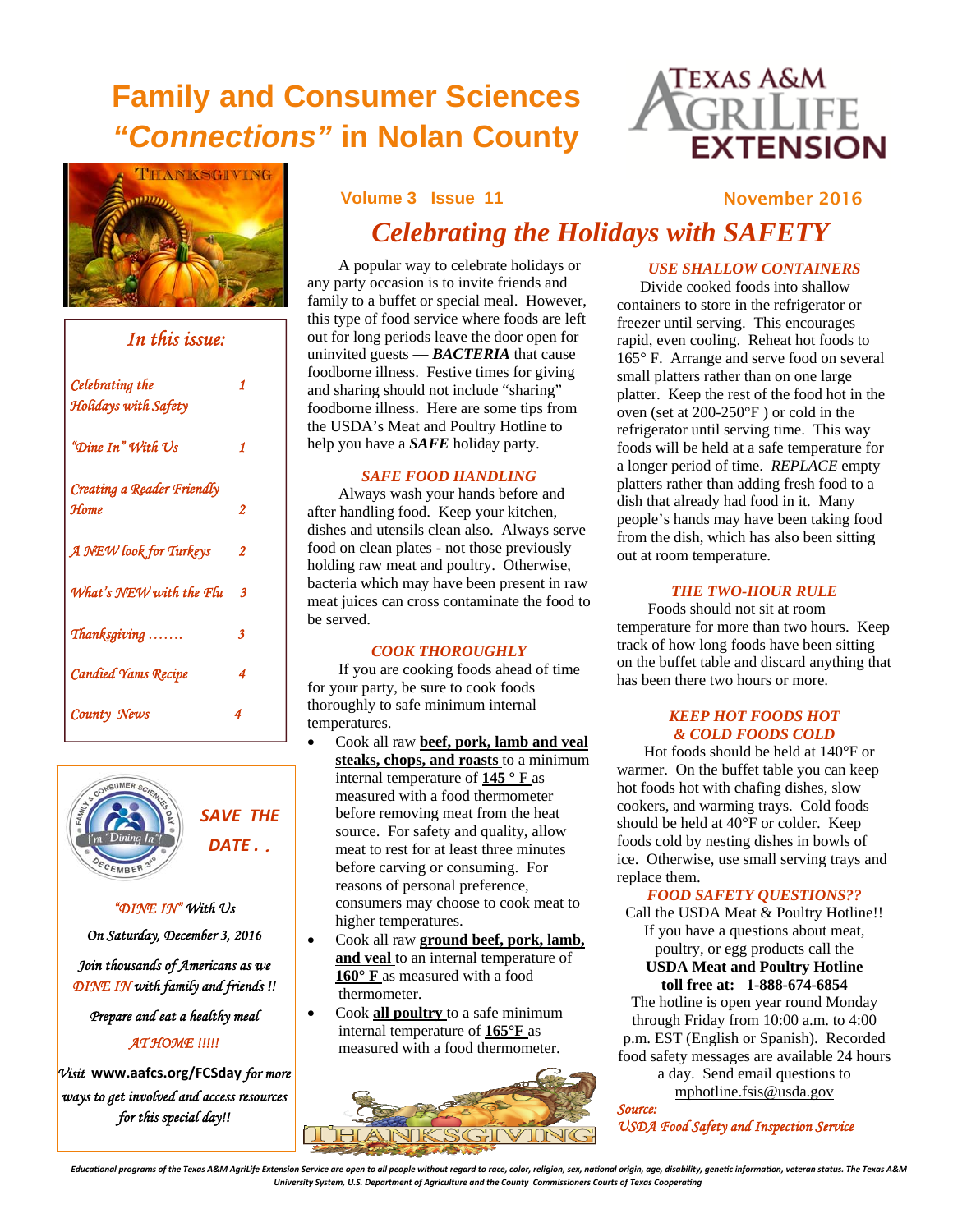

# Creating a "Reader Friendly" Home



 A home filled with reading material is a good way to help kids become enthusiastic readers. What kind of books should you have? Ask your kids or grandkids about their interests. If they are too young to have a preference, your local librarian can offer suggestions about age-appropriate books.

Here are some reader-friendly tips:

- $\Diamond$  **Keep a varied selection.** Collect board books or books with mirrors and different textures for babies. Preschoolers enjoy alphabet books, rhyming books, and picture books. Elementary‐age kids will enjoy variety: fiction, nonfiction, and poetry, plus dictionaries and other reference books.
- **Kids can understand stories they might not be able to read on their own.** If a more challenging book interests your child or grandchildren, make it something to read together. Younger kids can look at illustrations in books and ask questions as they follow along.
- **Don't limit reading material to books.** Kids might also enjoy: Magazines, audio books, postcards, emails, and text messages from relatives, photo albums or scrapbooks, newspapers, comic books or magnetized alphabet letters.
- **Keep reading material handy** Keep sturdy books with other toys for easy exploration. Books near the changing table and high chair can be helpful distractions for younger kids at appropriate moments. Plastic books can even go in the bathtub. Keep books next to comfy chairs and sofas where you cuddle up so you can read after feedings and before naps.



- **Create a special reading place.** As kids grow, keep age‐appropriate books and magazines on shelves they can reach in their favorite hangouts around the house. Make these shelves appealing and keep them organized. Place some of the books with the covers facing out so they are easy to spot. Put a basket full of books and magazines next to their favorite places to sit. Create a cozy reading corner, and encourage kids to use it by setting up "reading" corner time" each day.
- **Keep it appealing.** Make sure reading areas have good lighting. Change the materials often  $-$  add seasonal books, rotate different magazines, and include books that relate to what kids are interested in or studying in school. Decorate the corner with your child's or grandchild's artwork or writing. Place a CD or tape player nearby for audio books.
- **Encourage kids to create the reading.** Set up a wriƟng and art center and encourage kids to make books, posters, or collages that they decorate with their own pictures and writing. Kids love to read things they have written themselves or to share their creations with family and friends.
- **Think about the "atmosphere" . . .**  Give your child or grandchild a special, cozy space, and quiet time every day to read or write. Limit time kids spend in front of a screen (including TV, computer, and video games) to help ensure that they have time for reading. Keep reading activities family-centered, and take an active role in guiding your child in reading activities and media. Even with today's high use of technology, parents can decide how much print and how much media to allow into story time. Reading e-books does not have to mean sacrificing lap-time. Make sure to snuggle up with a story often, in whatever format. Read **TOGETHER**. Offer to read a book aloud or ask your child or grandchild to read to you from a favorite book or magazine. Make a habit of sitting together while you each read your own books, sharing quiet time together.

**Source: hƩp://kidshealth.org/en/parents/reading‐home.html? WT.ac=ctg#catall‐reading** 

### A NEW Look for Turkeys. . .

Even turkeys like to take on a NEW look every now and then and here's the latest "fashion" for your Thanksgiving table decorations AND a nutritious treat that can be enjoyed the next day for breakfast or mid morning snack!! SUPPLIES: DIRECTIONS:

2 olive green or brown felt pieces, approximately 10" X 4" for head & neck 1. Cut out pattern from various

**Small scraps of white and black felt for eyes pieces of felt Small scraps of gold felt for turkey beak 2. SƟtch or glue edges** Small scraps of red felt for turkey wattle  $\left( \frac{1}{2} \right)$ **2 wooden shish kabob skewers 4. PosiƟon skewers for neck in the** *Cotton batting for "stuffing"* **<b>***for the stuffing" ffesh pineapple .* 



- 
- 
- 
- 
- **1 fresh pineapple 5. Place pineapple on side and poke skewers in the pineapple. ENJOY!**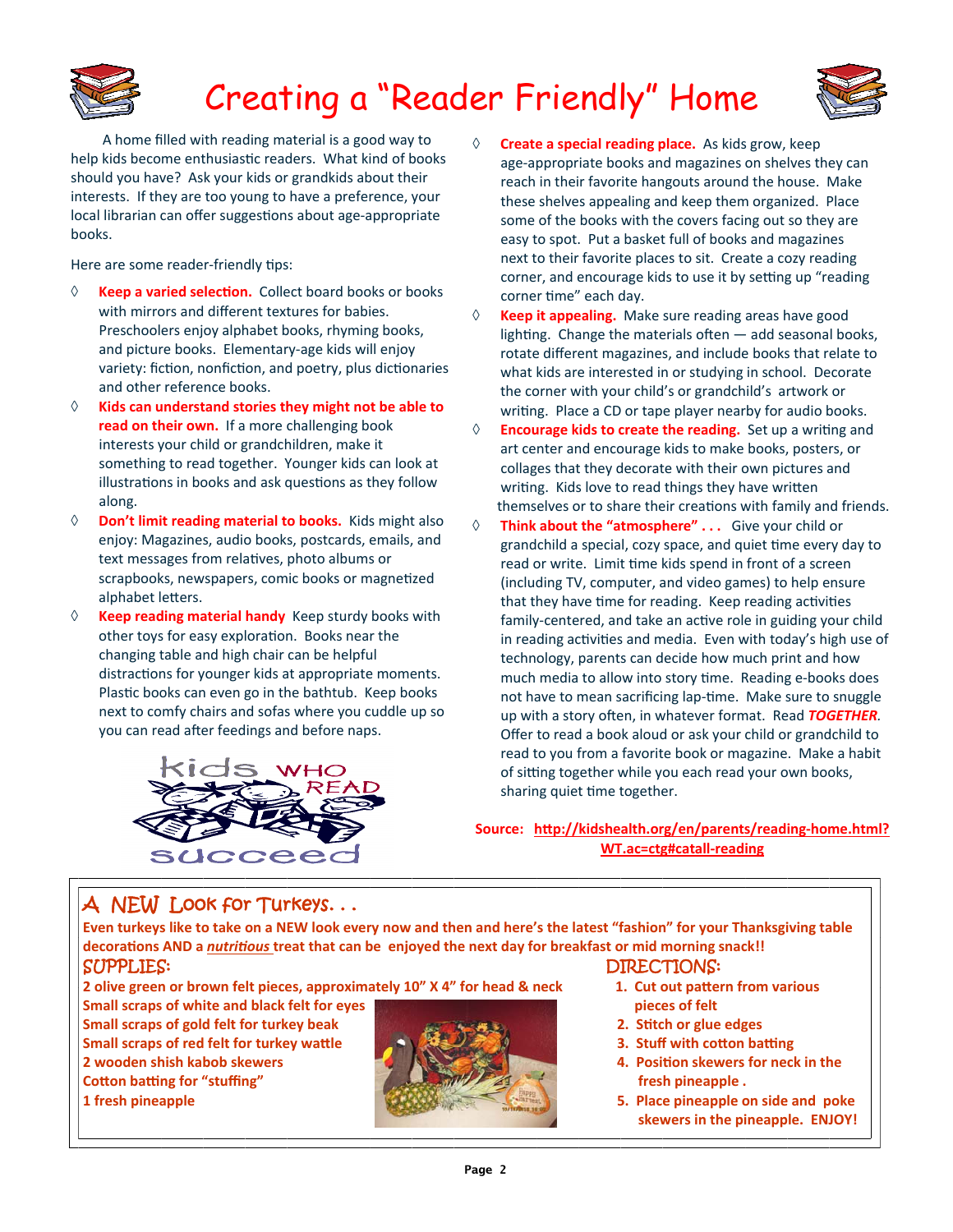### **What's NEW with the FLU. . . . Cold & Flu Prevention Steps for YOU**



 According to the Center for Disease Control (CDC), flu season in the United States usually starts around October and can last through May. To minimize your chances of getting the flu from sick co-workers, students or fellow commuters, make sure you follow these important steps to protect you and your family from the spread of cold or flu germs:

- *1. Avoid touching your eyes, nose or mouth. Germs spread this way.*
- *2. Cover your nose and mouth with a Ɵssue when you cough or sneeze.*
- *3. Cough or sneeze into your sleeve if you don't have a Ɵssue.*
- *4. Throw the Ɵssue in the trash aŌer you use it.*
- 5. Wash your hands often with soap and water, especially after you cough or sneeze. Hand sanitizers are also effective.
- *6. Disinfect frequently touched surfaces.*
- *7. Avoid contact with sick people.*
- 7. If you get sick, stay home from work or school except to seek medical care and limit contact with others.

### *Source: American Cleaning InsƟtute and Center For Disease Control*



### **In the spirit of Thanksgiving, the following is something for YOU to ponder …..**

- If **YOU** woke up this morning with more health than illness, **YOU** are more blessed than the million who will not survive this week.
- If **YOU** have never experienced the danger of battle, the loneliness of imprisonment, the agony of torture, or the pangs of starvation, **YOU** are ahead of 500 million people in the world.
- \* If **YOU** can attend a church meeting without fear of harassment, arrest, torture or death . . . **YOU** are more blessed than three billion people in the world.
- If **YOU** have food in your refrigerator, clothes on **YOUR** back, a roof overhead and a place to sleep . . . **YOU** are richer than 75% of this world.
- If **YOU** have money in the bank, in **YOUR** wallet, and spare change in a dish someplace . . . **YOU** are among the top 8% of the world's wealthy.
- If **YOUR** parents are still alive and still married . . . **YOU** are very rare, even in the United States.
- If **YOU** hold up **YOUR** head with a smile on **YOUR** face and are truly *THANKFUL* . . . **YOU** are blessed because the majority can, but most do not.
- If **YOU** can hold someone's hand, hug them or even touch them on the shoulder . . . **YOU** are blessed because **YOU** can offer a healing touch.
- If **YOU** can read this message, **YOU** just received a *double blessing* in that someone was thinking of **YOU** and furthermore **YOU** are more blessed than over two billion people in the world that cannot read at all. *YOU* are special. *Source: Anonymous*